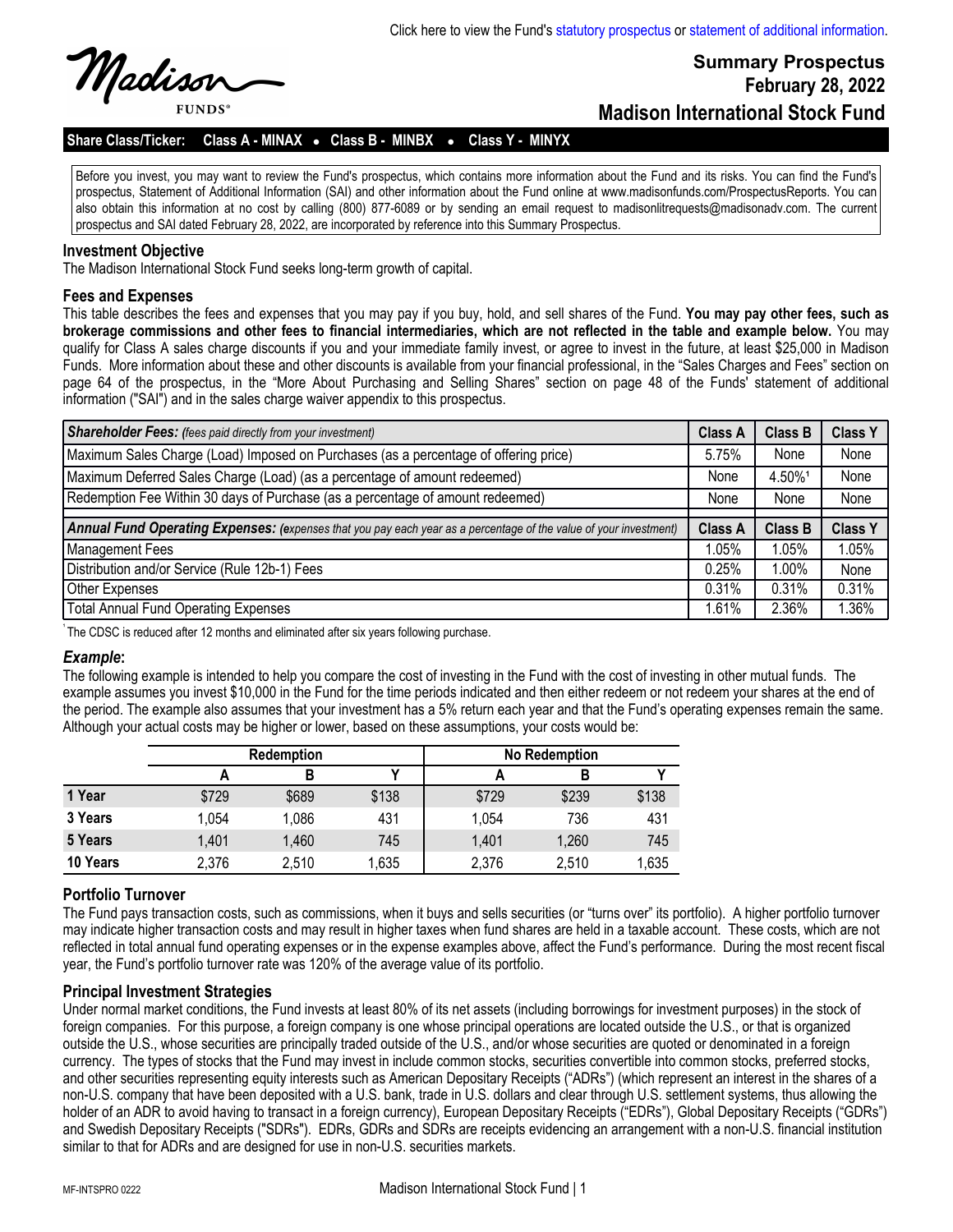The Fund may also invest in debt securities, foreign money market instruments, and other income bearing securities as well as forward foreign currency exchange contracts and other derivative securities and contracts. The Fund usually holds securities of issuers located in at least three countries other than the U.S. and generally holds 40-70 individual securities in its portfolio at any given time. Typically, a majority of the Fund's assets are invested in relatively large capitalization stocks of issuers located or operating in developed countries. Such securities are those issued by companies located in countries included in the Morgan Stanley Capital International All Country World Index ex USA ("MSCI ACWI ex USA") Index.

The Fund may also invest up to 40% of its assets in securities of companies whose principal business activities are located in emerging market countries; however, the Fund's exposure will typically be limited to within +/- 10% relative to the benchmark (for this purpose, the benchmark used is the MSCI ACWI ex USA Index, which as of December 31, 2021, had 28.6% of its assets invested in emerging market securities). The growth style of equity management used by the Fund's investment adviser, Madison Asset Management, LLC ("Madison") emphasizes companies with sustainable competitive advantages, secular long-term cash flow growth, returns on invested capital above their cost of capital and the ability to manage for profitable growth that can create long-term value for shareholders. In general, the Fund seeks companies with the following characteristics, although not all of the companies selected will have these attributes:

- High secular growth.
- Superior profitability.
- Medium to large capitalizations, although there are no limitations on the size of the companies in which the segment may invest.

In making investment decisions, Madison generally selects securities on the basis of fundamental company-by-company analysis. In choosing securities, Madison will typically focus on the market price of a company's securities relative to its evaluation of the company's long-term earnings and cash flow potential. In addition, a company's valuation measures, including but not limited to price-to-earnings ratio and price-to-book, will customarily be considered.

Although the Fund expects to pursue its investment objective utilizing its principal investment strategies regardless of market conditions, the Fund may invest up to 100% in money market instruments. To the extent the Fund engages in this temporary defensive position, the Fund's ability to achieve its investment objective may be diminished.

#### **Principal Risks**

The specific risks of owning the Fund are set forth below. You could lose money as a result of investing in the Fund. An investment in the Fund is not a deposit of a bank and is not insured or guaranteed by the Federal Deposit Insurance Corporation or any other government agency, entity or person. The Fund's share price and total return will fluctuate. You should consider your own investment goals, time horizon and risk tolerance before investing in the Fund.

*Foreign Security and Emerging Market Risk*. Investing in foreign securities involves certain special considerations and additional risks which are not typically associated with investing in securities of domestic issuers or U.S. dollar denominated securities. These risks may make the Fund more volatile than a comparable domestic stock fund. For example, foreign securities are typically subject to:

- Fluctuations in currency exchange rates.
- Higher trading and custody charges compared to securities of U.S. companies.
- Different accounting and reporting practices than U.S. companies. As a result, it is often more difficult to evaluate financial information from foreign issuers. Also, the laws of some foreign countries limit the information that is made available to investors.
- Less stringent securities regulations than those of the U.S.
- Potential political instability.
- Potential economic instability. The economies of individual foreign countries may differ favorably or unfavorably from the U.S. economy in such respects as growth of gross national product, rate of inflation and industry diversification. Such differences may cause the economies of these countries to be less stable than the U.S. economy and may make them more sensitive to economic fluctuations.

The risks of international investing are greater in emerging markets such as those of Latin America, Africa, Asia and Eastern Europe. The investment markets of emerging countries are generally more volatile than markets of developed countries with more mature economies.

*Depository Receipt Risk.* Depository receipts, such as American depository receipts ("ADRs"), global depository receipts ("GDRs"), and European depository receipts ("EDRs"), may be issued in sponsored or un-sponsored programs. In a sponsored program, a security issuer has made arrangements to have its securities traded in the form of depository receipts. In an un-sponsored program, the issuer may not be directly involved in the creation of the program. Depository receipts involve many of the same risks as direct investments in foreign securities. These risks include, but are not limited to, fluctuations in currency exchange rates, which are affected by international balances of payments and other financial conditions; government interventions; and speculation. With respect to certain foreign countries, there is the possibility of expropriation or nationalization of assets, confiscatory taxation, political and social upheaval, and economic instability. Investments in depository receipts that are traded over the counter may also be subject to liquidity risk."

*Equity Risk*. The Fund is subject to equity risk. Equity risk is the risk that securities held by the Fund will fluctuate in value due to general market or economic conditions, perceptions regarding the industries in which the issuers of securities held by the Fund participate, and the circumstances and performance of companies whose securities the Fund holds. In addition, while broad market measures of common stocks have historically generated higher average returns than fixed income securities, common stocks have also experienced significantly more volatility in those returns.

*Growth Investing Risk*. Stocks with growth characteristics can experience sharp price declines as a result of earnings disappointments, even small ones. Because the Fund generally follows a strategy of holding stocks with growth characteristics, any particular stock's share price may be negatively affected by this risk.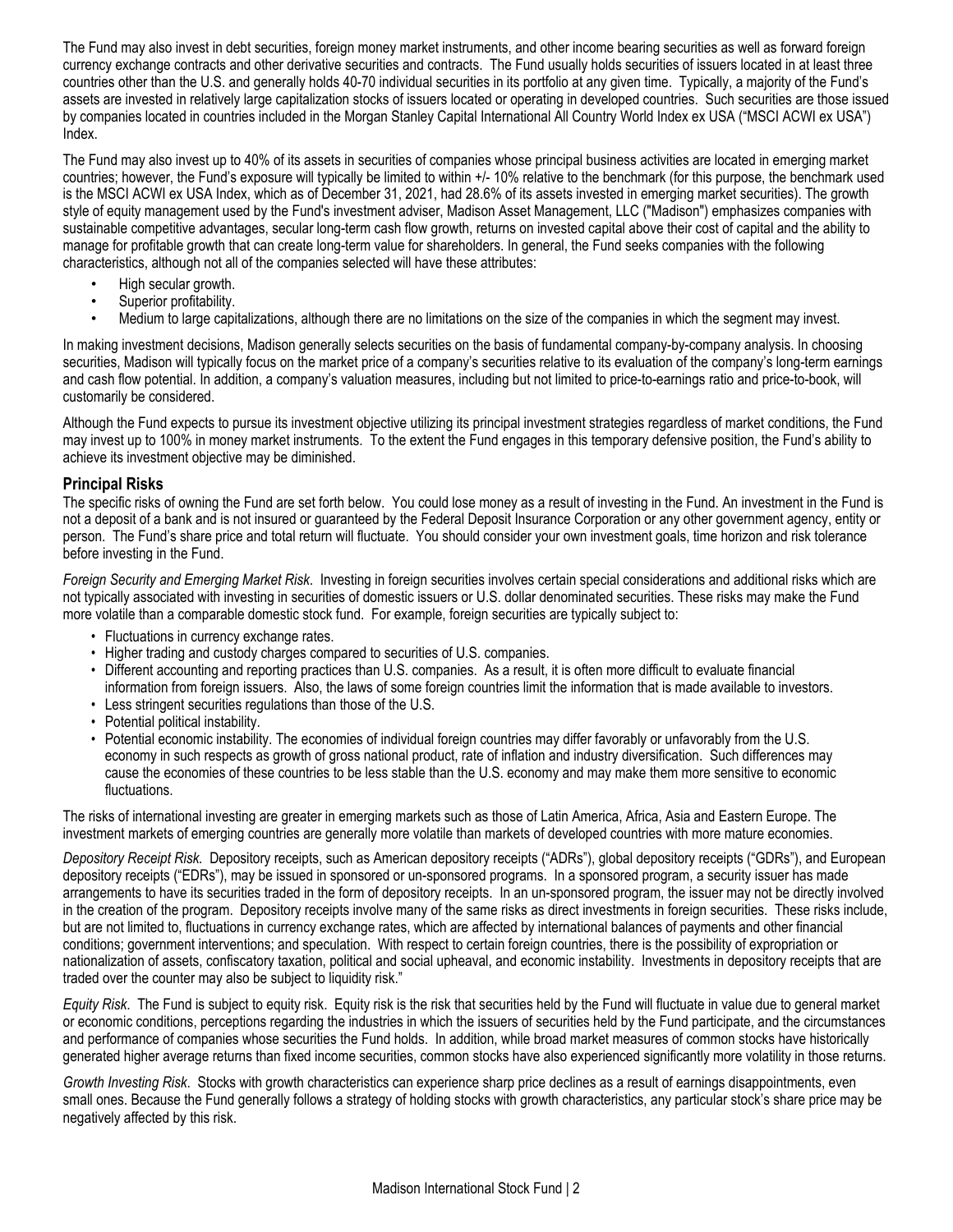*Capital Gain Realization Risks to Taxpaying Shareholders.* Because of the focused nature of the Fund's portfolio, the Fund is susceptible to capital gain realization. In other words, when the Fund is successful in achieving its investment objective, portfolio turnover may generate more capital gains per share than funds that hold greater numbers of individual securities. The Fund's sale of just a few positions will represent a larger percentage of the Fund's assets compared with, say, a fund that has hundreds of securities positions.

*Market Risk.* The share price of the Fund reflects the value of the securities it holds. If a security's price falls, the share price of the Fund will go down (unless another security's price rises by an offsetting amount). If the Fund's share price falls below the price you paid for your shares, you could lose money when you redeem your shares.

#### **Performance**

The following bar chart and table provide some indication of the risks of investing in the Fund. The bar chart shows how the Fund's investment results have varied from year to year. The table shows the Fund's average annual total returns for various periods compared to a broad measure of market performance. The Fund's past performance (before and after taxes) is not necessarily an indication of its future performance. Performance data presented below for all periods prior to March 1, 2021, represents the performance of the previous subadviser. Updated performance information current to the most recent month end is available at no cost by visiting www.madisonfunds.com or by calling 1-800-877-6089.

# **Calendar Year Total Returns for Class A Shares**

(Returns do not reflect sales charges and would be lower if they did.)



| Highest/Lowest quarter end results<br>during this period were: |         |           |  |  |
|----------------------------------------------------------------|---------|-----------|--|--|
| Highest:                                                       | 4Q 2020 | 15.12%    |  |  |
| Lowest:                                                        | 10 2020 | $-23.39%$ |  |  |

#### **Average Annual Total Returns For Periods Ended December 31, 2021**

|                                                                                                                |                                                             | 1 Year     | 5 Years | 10 Years |
|----------------------------------------------------------------------------------------------------------------|-------------------------------------------------------------|------------|---------|----------|
|                                                                                                                | <b>Class A Shares - Return Before Taxes</b>                 | $-7.32\%$  | 4.72%   | 5.24%    |
|                                                                                                                | <b>Return After Taxes on Distributions</b>                  | $-13.66\%$ | 2.60%   | 4.17%    |
|                                                                                                                | Return After Taxes on Distributions and Sale of Fund Shares | $-0.47%$   | 3.67%   | 4.32%    |
|                                                                                                                | <b>Class B Shares - Return Before Taxes</b>                 | $-5.55\%$  | 4.91%   | $5.22\%$ |
|                                                                                                                | <b>Class Y Shares - Return before Taxes</b>                 | $-1.40%$   | 6.24%   | 6.13%    |
| <b>MSCI ACWI ex USA Index (net)</b> (reflects no deduction for sales charges, account fees, expenses or taxes) |                                                             | 7.82%      | 9.61%   | 7.28%    |

After-tax returns are calculated using the highest historical individual federal marginal income tax rates and do not reflect the impact of state and local taxes. Actual after-tax returns depend on an investor's tax situation and may differ from those shown, and after-tax returns shown are not relevant to investors who hold their fund shares through tax-deferred arrangements, such as 401(k) plans or individual retirement accounts. After-tax returns are shown only for Class A shares and will vary for other share classes. Returns after taxes on distributions and sale of fund shares may be higher than other returns for the same period due to the tax benefit of realizing a capital loss on the sale of fund shares.

## **Portfolio Management**

The investment adviser to the Fund is Madison Asset Management, LLC. Thomas Tibbles, CFA (Head of International Equity Team and Portfolio Manager), Patrick Tan (Portfolio Manager/Analyst), and Alyssa Rudakas, CFA (Vice President and Portfolio Manager/Analyst) co-manage the Fund. Messrs. Tibbles and Tan, and Ms. Rudakas have served in this capacity since February 2021.